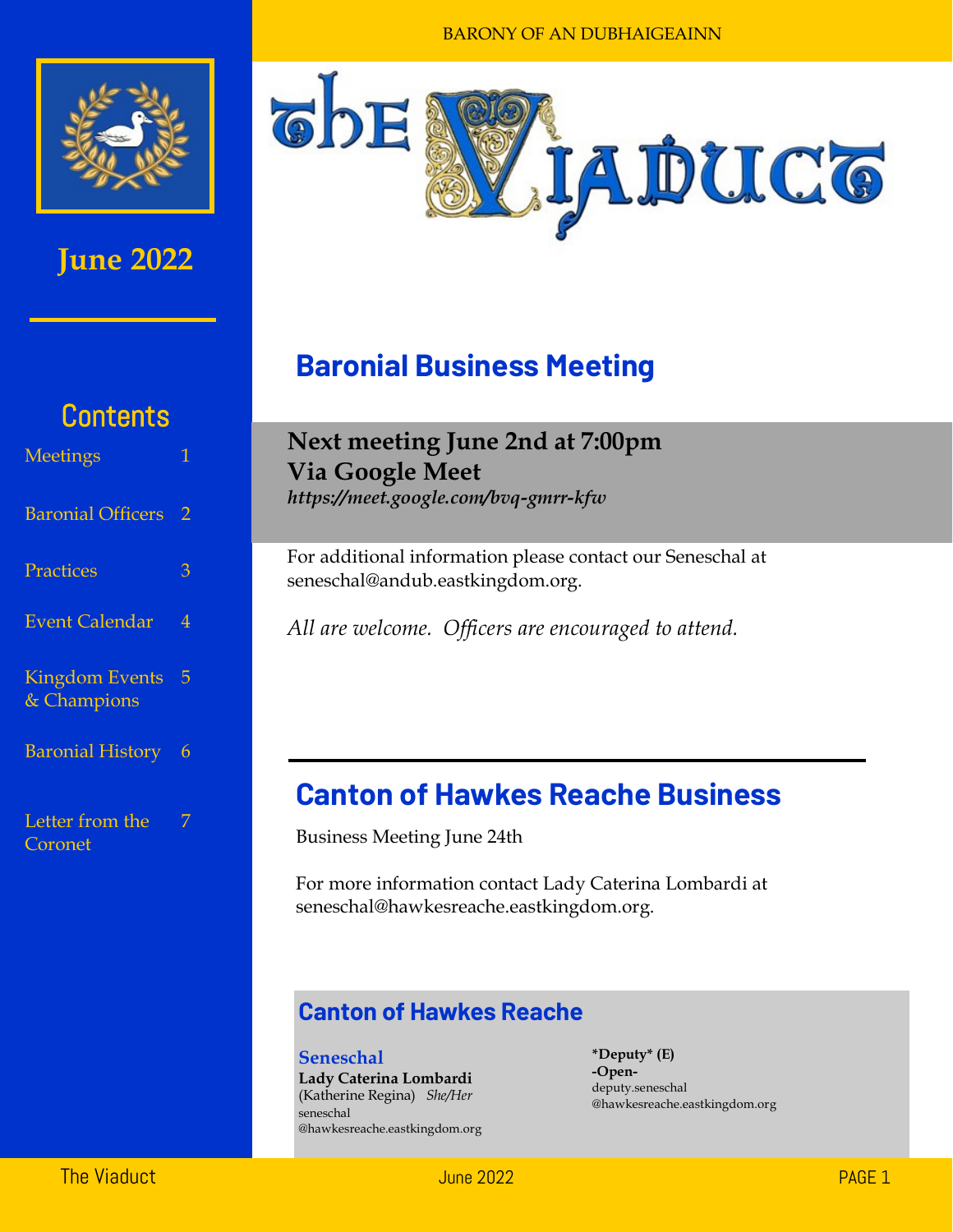# **Baronial Officers**

#### **Baron & Baroness**

**Baron Titus Aurelius Magnus**

(Kevin Dowd) *He/Him* (516) 810-3108 (before 9pm) baron@andub.eastkingdom.org

#### **Baroness Sorcha Of Stonegrave**

(Pamela J. Jacques) *She/Her* (516) 318-3203 (before 9pm) baroness@andub.eastkingdom.org

#### **Seneschal**

**Baroness Mistress Suzanne** 

**Neuber de Londres** (Susan Maebert-Frank) She/Her seneschal@andub.eastkingdom.org

**Isobel the Vulgar (E)** (Samantha Sergio) She/Her deputy.seneschal@andub.eastkingdom.org

### **Social Media Officer**

**Lord Fearghus Mac Cailin** (Brian Carroll) *He/Him* smo@andub.eastkingdom.org

### **Herald**

#### **Lady Sláine Baen Ronáin**

(Pamela Petritsch) *She/Her* Herald@andub.eastkingdom.org (631) 902-1003 (Text preferred before 10pm)

**\*Deputy\* Lady Violet Hughes (E)** (Allison E. Hoffman) *She/Her* deputy.herald@andub.eastkingdom.org

### **Knight Marshal**

### **Lord Antonio Giancarlo Nicastri**

(Robert Mahling) *He/Him* knightmarshal@andub.eastkingdom.org (631) 804-9613 Text preferred

#### **\*Deputy Knight Marshal\***

**Baron Brick James Beech (E)** (Kyle Payne) *He/Him* deputy.knightmarshal@andub.eastkingdom.org

#### **Lord Enrique de Acosta**

(Jacob Miranda) *He/Him* deputy.knightmarshal@andub.eastkingdom.org **\*Captain of Throwers\* Wulfsige i Jorvik**  (David Fishman) throwers@andub.eastkingdom.org

**\*Captain of Archers\* Lord Ronan FitzRobert** (Scott Petritsch) *He/Him* (631) 648-8888 archers@andub.eastkingdom.org

**\*Captain of Fencers\* Laird Eanraig the Bonesetter** (Jim Best, D.O) (631) 849-4066 fencers@andub.eastkingdom.org

### **Exchequer**

**Lord Oswyn Northwode** (Bradley Hausman) *He/Him* (631) 275-2376 exchequer@andub.eastkingdom.com

**\*Deputy\* Lady VetraTrys Kaukoles (E)** (Lisa Soto) *She/Her* deptuy.exchequer@andub.eastkingdom.com

**Baroness Sorcha Of Stonegrave** (Pamela J. Jacques) *She/Her*

### **Chronicler**

**Lady Caterina Lombardi**  (Katherine Regina) *She/Her* chronicler@andub.eastkingdom.org

**\*Deputy\* Open**

### **Historian**

#### **Baroness Mistress Suzanne Neuber de Londres**

(Susan Maebert-Frank) *She/Her* historian@andub.eastkingdom.org (631) 987-5016 (before 9pm)

### **Minister of Arts & Sciences**

**Lady Oda Lally** (Courtney Bennett) *She/Her* (934) 222-4009 (before 9pm) moas@andub.eastkingdom.org

**\*Deputy\* Lady Medbh ingean Donnchadha (E)** (Jessica Donohue) *They/Them* deputy.moas@andub.eastkingdom.org

#### **Minister of Lists**

**Lady Isabel the Vulgar** (Samantha Sergio) *She/Her* mol@andub.eastkingdom.org

**\*Deputy\* Baroness Nadia Hart (E)** *She/Her* deputy.mol@andub.eastkingdom.org

**Dame Hugoline the Delicate**

(Colleen Skadl) *She/Her* deputy.mol@andub.eastkingdom.org

### **Chatelaine**

**Lady Fiona the Volatile**  (Kerry Skadl) *She/Her* chatelaine@andub.eastkingdom.org

**\*Deputy\* Dame Hugoline the Delicate (E)** (Colleen Skadl) *She/Her* deputy.chatelaine@andub.eastkingdom.org

#### **Webminister**

**Lord Saravit of House Three Skulls** (Saravit Chuaprasert) *He/Him* webminister@andub.eastkingdom.org

**\*Deputy\* Wulfsige i Jorvik (E)** (David Fishman) deputy.webminister@andub.eastkingdom.org

### **Chamberlain**

#### **Master Jean Xavier Boullier** (Peter Boullianne) *He/Him* (631) 603-7138 (before 10pm) chamberlain@andub.eastkingdom.org

**\*Deputy\* Master Magnus de Londres (E)** (Paul Holm) *He/Him* deputy.chamberlain@andub.eastkingdom.org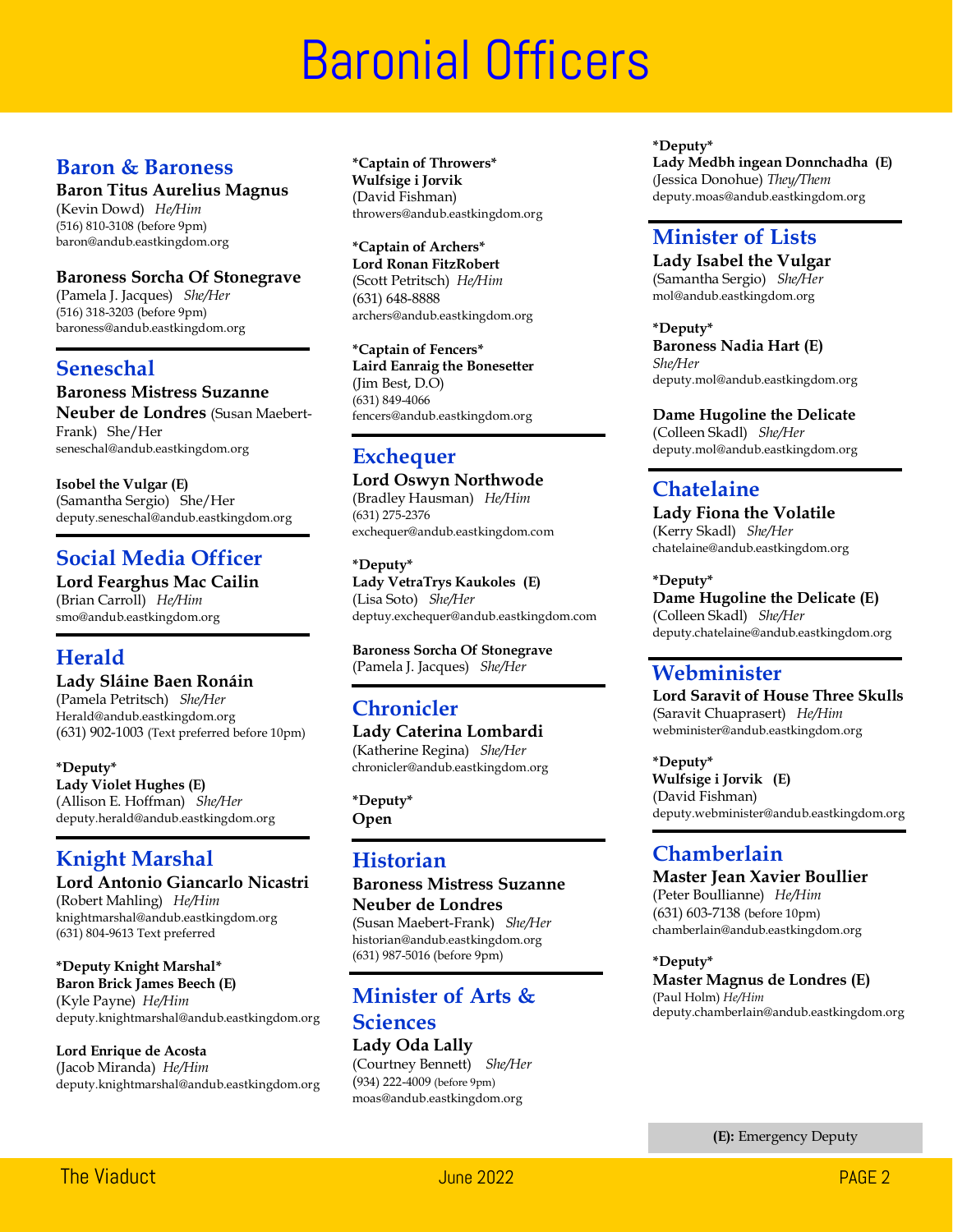# Combat Arts & Practices Archery, Fighting, Fencing & Thrown Weapons

# **Fencing Practice**

Practices have begun again! They are in tandem with the Heavy Weapons practices being held on Tuesdays at Percy Rainor Park in Centerreach in the rear Parking lot at 6:30 pm.

For any questions please contact our Captain of Fencers, Eanraig, at fencers@andub.eastkingdom.org

## **Heavy Weapons Practice**

An Dub practices have returned! Practices will be Tuesdays at Percy Rainor Park in Centereach in the rear Parking lot @ 6:30 pm.

Please join the group below for updates, especially pertaining to weather cancellations

https://www.facebook.com/groups/ SCADucksFightPractice/

Please contact our Knight Marshal, Antonio, at knightmarshal@andub.eastkingdom.org if you have any questions.

# **Archery Practice**

Next practice will be Saturday, June 25th, starting at 12pm.

Please contact our Captain of Archers, Ronan, at archers@andub.eastkingdom.org or 631 456-2028 if you have any questions including address.

## **Thrown Weapons Practice**

Practices will be continuing soon. Keep an eye out for updates.

Please contact our Captain of Throwers, Wulfsige, at throwers@andub.eastkingdom.org if you have any questions.

"Although the SCA complies with all applicable laws to ensure the health and safety of our event participants, we cannot eliminate the risk of exposure to infectious diseases during in-person events. By participating in the in-person events of the SCA, you acknowledge and accept the potential risks. You agree to take any additional steps to protect your own health and safety and those under your control as you believe to be necessary."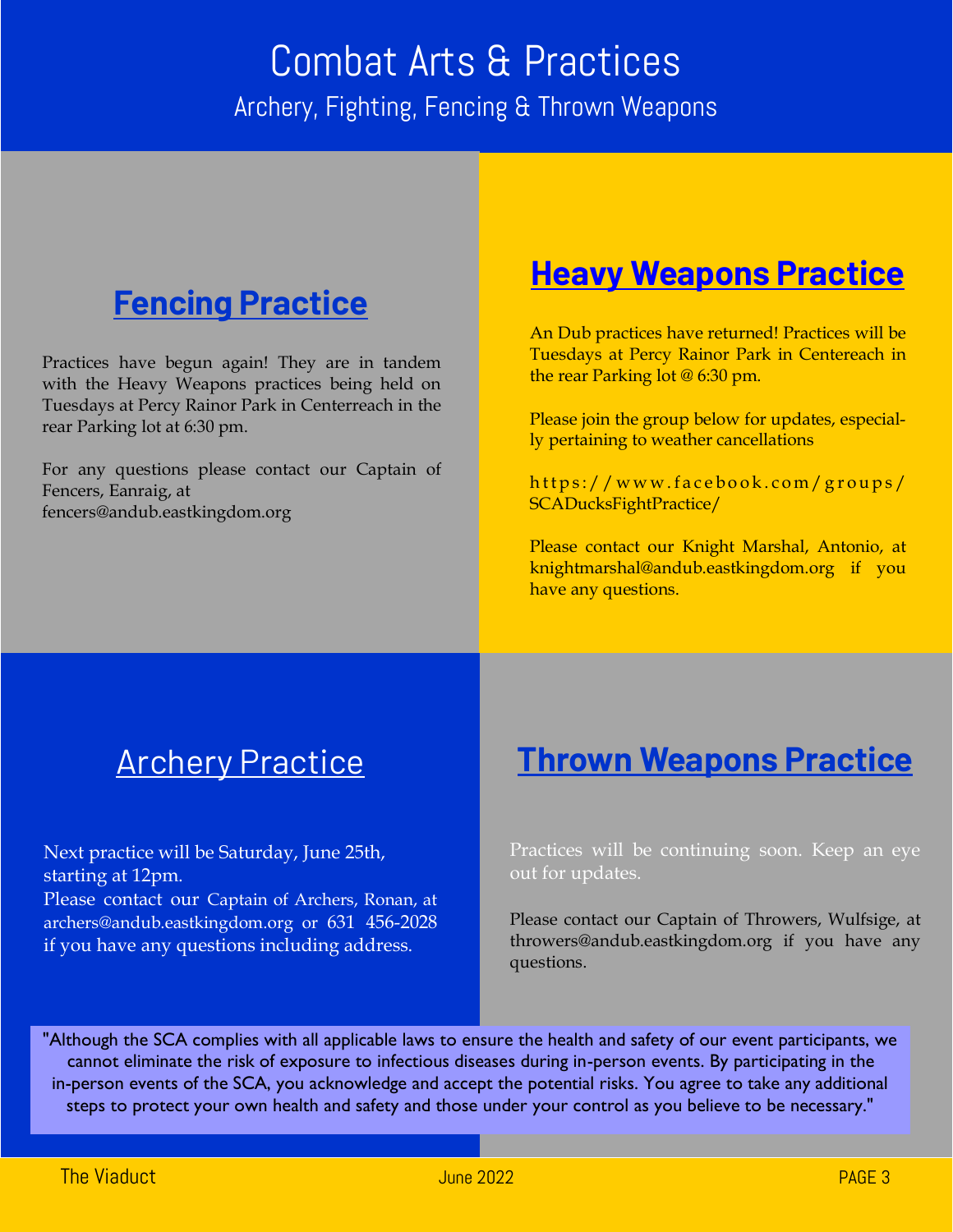# Baronial Event Calendar **June and July 2022**

| Sunday                  | <b>Monday</b>           | <b>Tuesday</b>  | Wednesday               | Thursday                                          | Friday                                        | <b>Saturday</b>                          |
|-------------------------|-------------------------|-----------------|-------------------------|---------------------------------------------------|-----------------------------------------------|------------------------------------------|
|                         |                         |                 | $\overline{1}$          | $\overline{2}$                                    | $\overline{3}$                                | $\overline{4}$                           |
|                         |                         |                 |                         | <b>Baronial Meeting</b><br>$^*\!V\!irtual^*$      |                                               |                                          |
| $\overline{5}$          | $\overline{6}$          | $\overline{7}$  | $\overline{\mathbf{8}}$ | 9 <sup>°</sup>                                    | 10                                            | $\overline{11}$                          |
|                         |                         |                 |                         |                                                   |                                               |                                          |
| 12                      | 13                      | 14              | 15                      | 16                                                | 17                                            | 18                                       |
|                         |                         |                 |                         |                                                   |                                               | Potted Arms<br>$\varepsilon$ Fancy Faire |
| 19                      | $\overline{20}$         | $\overline{21}$ | 22                      | 23                                                | 24                                            | 25                                       |
|                         |                         |                 |                         |                                                   | Hawkes Reache<br>${\rm Meeting}$<br>*Virtual* |                                          |
| 26                      | 27                      | 28              | 29                      | 30 <sup>°</sup>                                   | $\overline{\mathbf{1}}$                       | $\overline{2}$                           |
|                         |                         |                 |                         |                                                   |                                               |                                          |
| $\overline{\mathbf{3}}$ | $\overline{\mathbf{4}}$ | $\overline{5}$  | $\overline{6}$          | $\overline{7}$                                    | $\overline{\mathbf{8}}$                       | $\overline{9}$                           |
|                         |                         |                 |                         | <b>Baronial Meeting</b><br>$^*\mathrm{Virtual}^*$ |                                               |                                          |
| 10                      | 11                      | $\overline{12}$ | 13                      | 14                                                | 15                                            | 16                                       |
|                         |                         |                 |                         |                                                   |                                               |                                          |
| 17                      | <b>18</b>               | <b>19</b>       | $\overline{20}$         | $\overline{21}$                                   | $\overline{22}$                               | 23                                       |
|                         |                         |                 |                         |                                                   | Hawkes Reache<br>Meeting<br>*Virtual*         |                                          |
| 24                      | 25                      | 26              | 27                      | <b>28</b>                                         | 29                                            | 30                                       |
|                         |                         |                 |                         |                                                   |                                               |                                          |
| 31                      |                         |                 |                         |                                                   |                                               |                                          |
|                         |                         |                 |                         |                                                   |                                               |                                          |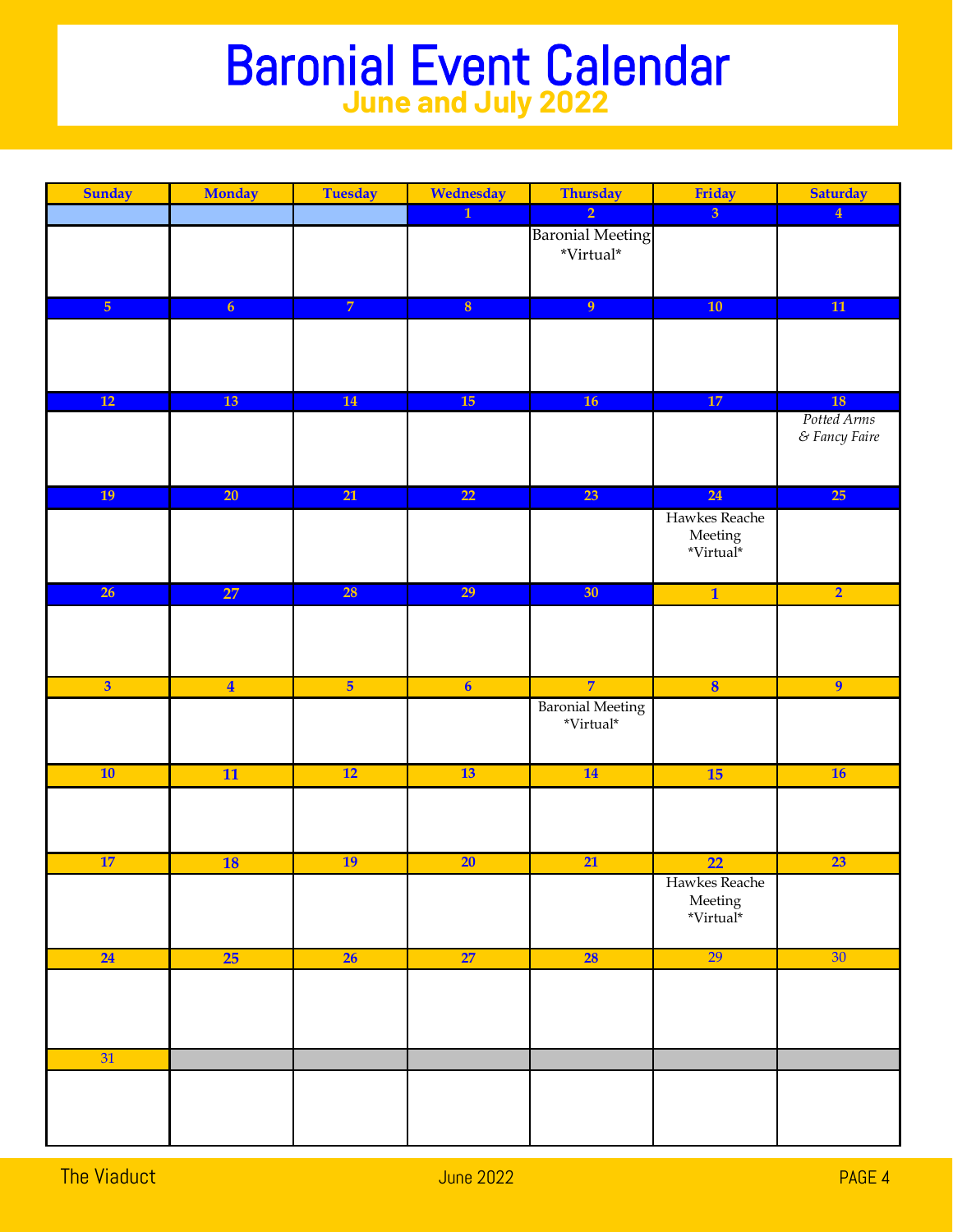# East Kingdom Event Schedule



**Pennsic War 49** July 29th—August 14—Kingdom of Æthelmarc - Slippery Rock, PA https://www.eastkingdom.org/event-details/?eid=4037

# Champions Of An Dubhaigeainn

| Category                    | Champion                          |
|-----------------------------|-----------------------------------|
| Archery                     | <b>Elsebeth von Annedors</b>      |
| <b>Armored Combat</b>       | <b>Sir Brick James Beech</b>      |
| Arts & Sciences             | Lady Fiona the Volatile           |
| Bardic                      | Lady Aoife inghean Uí Briai       |
| <b>Brewing</b>              | Skellaige of An Dubhaigeainn      |
| Rapier                      | Demetrio Antelini da Lucca        |
| <b>Thrown Weapons</b>       | Lord Gilbert Christian Blackmoore |
| <b>Youth Thrown Weapons</b> | Phoenix of An Dubhaigeainn        |
|                             |                                   |

This is the June 2022 issue of The Viaduct, a publication of the Barony of An Dubhaigeainn of the Society for Creative Anachronism, Inc. (SCA, Inc.). The Viaduct is available from Katherine Regina. It is not a corporate publication of SCA, Inc., and does not ddineate SCA, Inc. policies. Copyright © 2021 Society for Creative Anachronism, Inc. For information on reprinting photographs, articles, or artwork from this publication, please contact the Chronicler, who will assist you in contacting the original creator of the piece. Please respect the legal rights of our contributors. If you wish to receive a paper copy of the Viaduct, please contact the Chronicler at chronicler@andub.eastkingdom.org.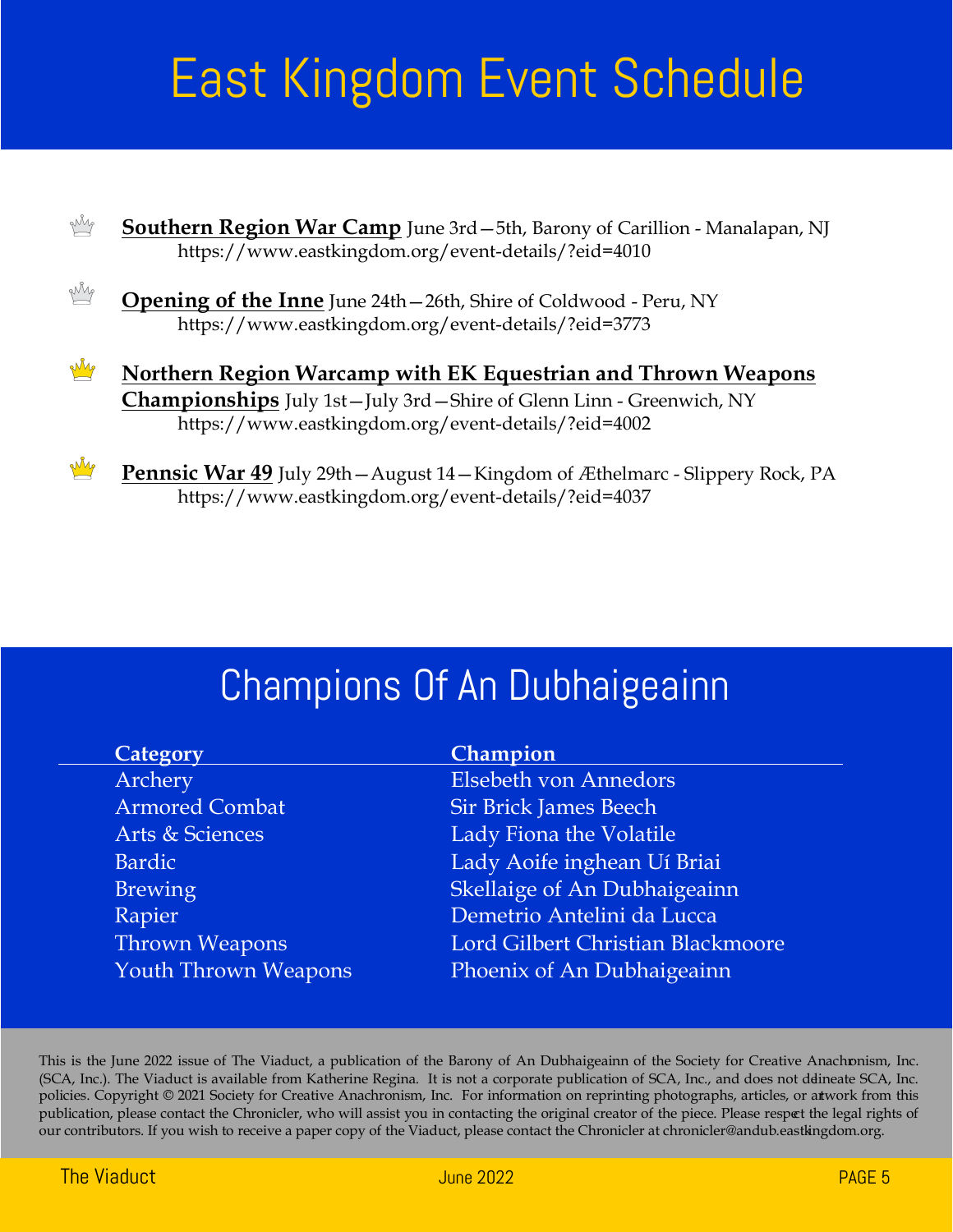# Baronial History

# Installment 39

#### **AS XLIV: During the Reign of TRM Edward and Marguerite**

#### **APRIL 2010**

Balfar's Challenge was attended by Jean Xavier, Rufus, Ulric, Onora, Ateno and Lassar. Due to the rain, the event was less well attended than usual, but the day was still filled with many wonderful activities. The Coronet, Lassar and Ateno, were able to swear fealty to their Royal Majesties, Edward and Marguerite on the field. Thanks to all our archers who made the time to represent the Barony - Master Jean Xavier, lady Michelle, lord Rufus and of course our archery champion, Lord Ulric Bryars who led this year's team

#### **MAY 2010**

#### **Heavy Weapons Champions Tourney - 5/8 - Sayville Picnic BYO**

We have a new Baronial Heavy List Champion! Congratulations to Lord Dankwert Bathory who emerged from a field of eight, one of the largest pool of competitors in some time. The day dawned gray and rainy, but the competitors and their fans were undaunted. About fifty members of the barony were in attendance as the fighters took the field. The outgoing Champion, Lord Marcus, had designed a challenging tournament with three separate lists. If the last tournament tested a fighter's skill, this one tested a fighter's depth with the first round using weapon and shield, and the second using spears with daggers as the backup weapon. The surprise third round featured flails supplied by the outgoing Champion. As the weather cleared, the tournament was hard fought with Lord Dankwert followed closely by Baron Don Jean Xavier and Lord Peter Bog. After the formal tourney there was a mass melee with unlimited resurrections. The fighters put a pile of daggers, flails and one mace in the middle of the list on the ground. The combatants stood at the perimeter. At the lay on, each fighter had to run and grab a weapon and fight for three minutes. If you died, you fell down for 2 seconds and had to let go of the weapon currently in your possession before resurrecting. Since the flail will be outlawed in September per the SEM's directive, this was a great opportunity to really get down and dirty with some fun equipment. Thank you to His Excellency and Sir Richard Blackmoore for his fine reporting of the event.

#### **Hauppauge Middle School Demo**

A big thank you to those members who participated in this year's Medieval Day at Hauppauge Middle School. Not only is this a great way to bring the Middle Ages alive for eleven- and twelve-year-old's, but it is a wonderful opportunity for our Barony to give back to the community and showcase our skills. This year's volunteers included Lady Sorcha who taught about the medieval kitchen garden, even going so far as to demonstrate for the kids how salves and infusions were prepared during the Middle Ages. Baroness Mistress Suzanne Neüber de Londres taught medieval dances to mixed classes of boys and girls. (If you think getting an eleven-year-old boy to dance with an eleven-year-old girl is easy, think again!) Baron Ateno and Baroness Gianetta volunteered to demonstrate how to make chain mail, with the kids having a hands-on opportunity to make their own mail while Lady Alissenda helped children learn about medieval heraldry and create their own coat of arms. Lord Miquel tackled Medieval Myth Busting, teaching the kids the importance of critical research, and Lord Marcus had what was arguably the most fun job - demonstrating medieval siege engines for the kids. A couple of the kids were real dead eyes and knocked down the plastic cones we were using for target practice with the ballista and trebuchet! All in all, it was a fun and exhausting day for both the kids and the volunteers.

**Historians Note:** I have gathered the history of the Barony from several sources. One mainly is the Viaduct, Coronet letters, event announcements and my memory. If you see that something has been left out, please let me know, so that I can include it in the master file. I encourage you to go back and review past installments. If you have pictures that you would like to accompany any part of the History, please send me a digital copy.